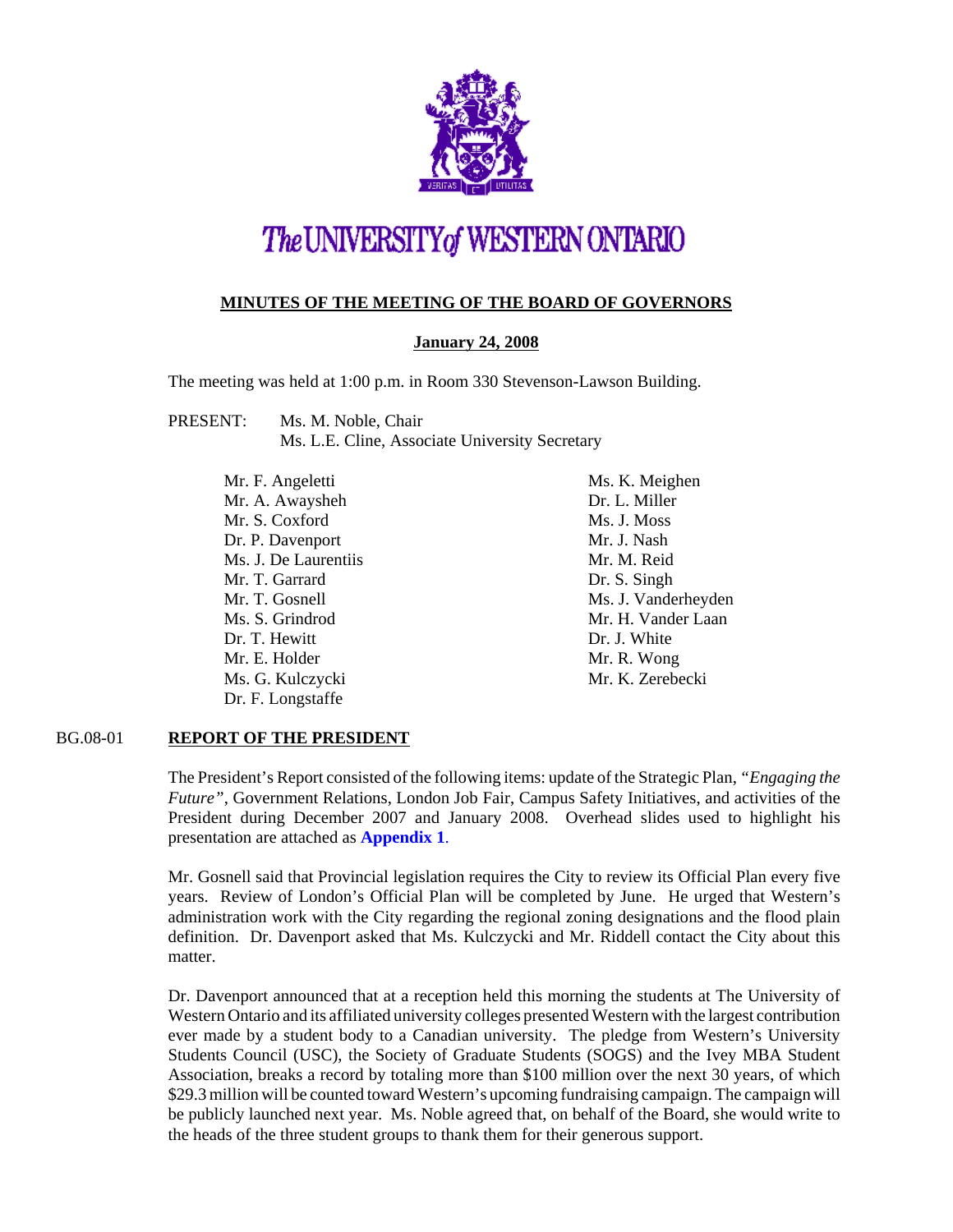#### BG.08-02 **UNANIMOUS CONSENT AGENDA** [Appendix I]

It was moved by E. Holder, seconded by F. Angeletti,

That the 19 items listed in Appendix 1 be approved and/or received for information by the Board of Governors by unanimous consent.

CARRIED

#### BG.08-03 **Minutes of the Previous Meeting**

The minutes of the public session of the meeting of November 22, 2007 were approved as circulated.

## **REPORT OF THE PROPERTY & FINANCE COMMITTEE** [Appendix II]

#### BG.08-04 **Process for Late Supplemental Fee Approvals**

It was moved by E. Holder, seconded by F. Angeletti,

That the Board of Governors approve the process for late approval of new or revised supplementary fees as outlined in Appendix II, Annex 1.

CARRIED by Unanimous Consent

#### BG.08-05 **Annual Allocation from Western Fund**

It was moved by E. Holder, seconded by F. Angeletti,

That the available income from the Western Fund in 2007/08—\$73,300—be allocated to the Ontario Graduate Scholarship (OGS) and the Ontario Graduate Scholarships in Science and Technology (OGSST) programs.

CARRIED by Unanimous Consent

# BG.08-06 **Information Items Reported by the Property & Finance Committee**

The Report of the Property & Finance Committee contained the following items that were received for information by unanimous consent:

- Changes to Capital Budget Format
- Cassels Brock LLP Fellowship in Contract Law
- Green Shield Canada Foundation Fellowship in Medical Education
- Annual Report on Trademark Licensees/Bookstore
- Investment Committee Report
- Investment Committee Membership
- Quarterly Financial Report (Operating)
- Ancillary Financial Report
- Quarterly Ratio Report on Non-Endowed Funds
- Scholarships/Awards/Prizes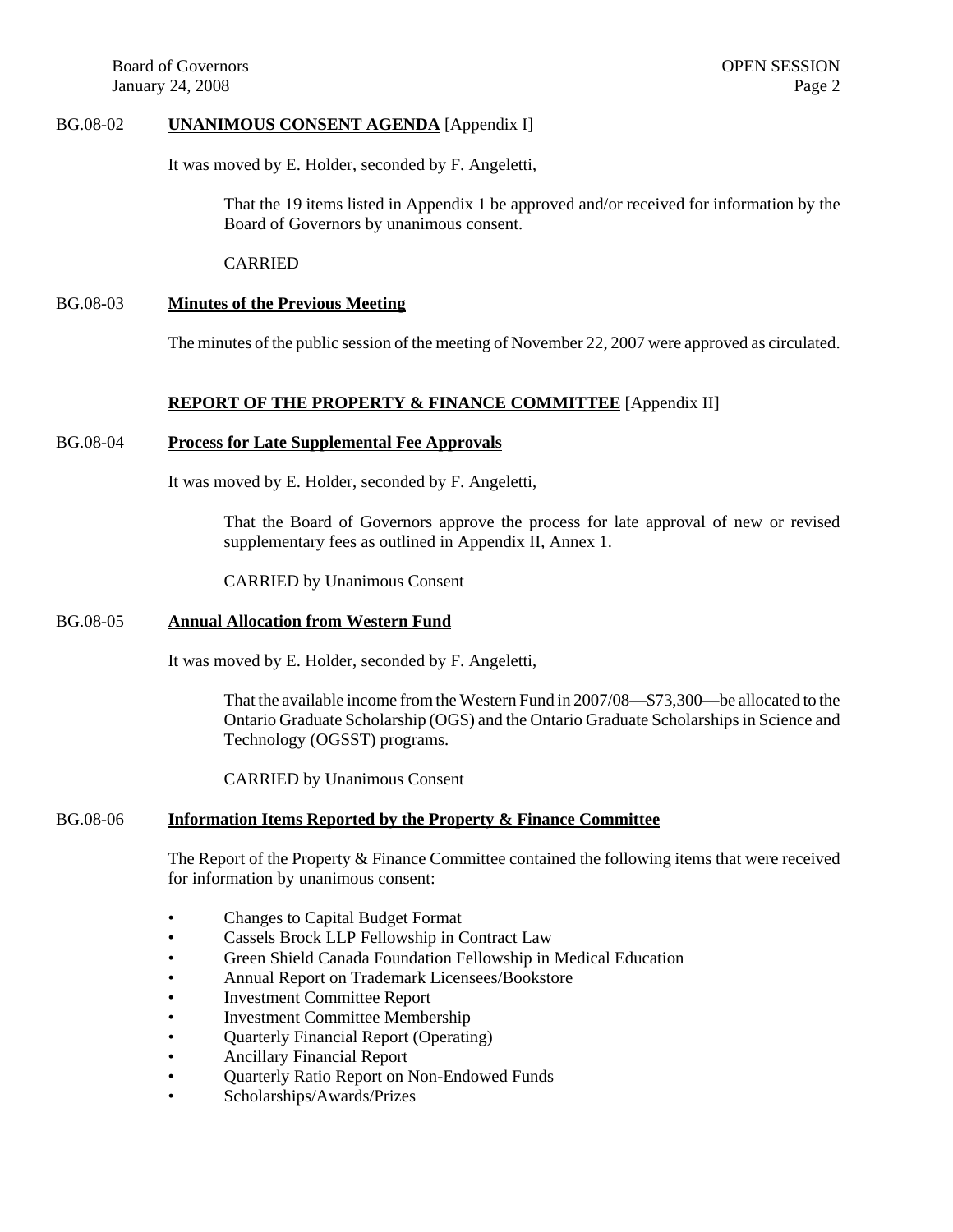## **REPORT OF THE SENIOR OPERATIONS COMMITTEE** [Appendix III]

#### BG.08-07 **Campus & Community Affairs Committee**

It was moved by F. Angeletti, seconded by M. Reid,

That the Board of Governors approve that Special Resolution Number 1-D: Campus and Community Affairs Committee be rescinded and the Committee disbanded.

Mr. Gosnell stated that it is important that the community be aware of the process regarding requests for access to the Board, therefore, it was moved by T. Gosnell, seconded by S. Grindrod,

That the motion be amended to include the phrase: "and that the duties of this Committee regarding requests for access to the Board be dealt with as outlined in Appendix III, Annex 1."

Ms. Noble explained that the terms of reference of other Board committees will need to be amended to reflect discontinuing the Campus & Community Affairs Committee. A full package of amendments will be brought to the Board at its May meeting.

The question on the amendment was called and CARRIED.

The amended motion was read:

That the Board of Governors approve that Special Resolution Number 1-D: Campus and Community Affairs Committee be rescinded and the Committee disbanded and that the duties of this Committee regarding requests for access to the Board be dealt with as outlined in Appendix III, Annex 1.

The main motion, as amended, was called and CARRIED.

## **REPORT OF THE DEVELOPMENT & FUND RAISING COMMITTEE**

#### BG.08-08 **MAPP 1.44: Naming Policy**

It was moved by E. Holder, seconded by F. Angeletti,

That MAPP 1.44, *Namig Policy*, as attached in Appendix IV, Annex 1, be approved.

CARRIED

# BG.08-09 **MAPP 1.9: Naming of Campus Buildings, Physical Structures and Spaces**

It was moved by F. Angeletti, seconded by K. Meighen,

That MAPP 1.9, *Naming of Campus Buildings, Physical Structures and Spaces*, as attached in Appendix IV, Annex 2, be approved.

## CARRIED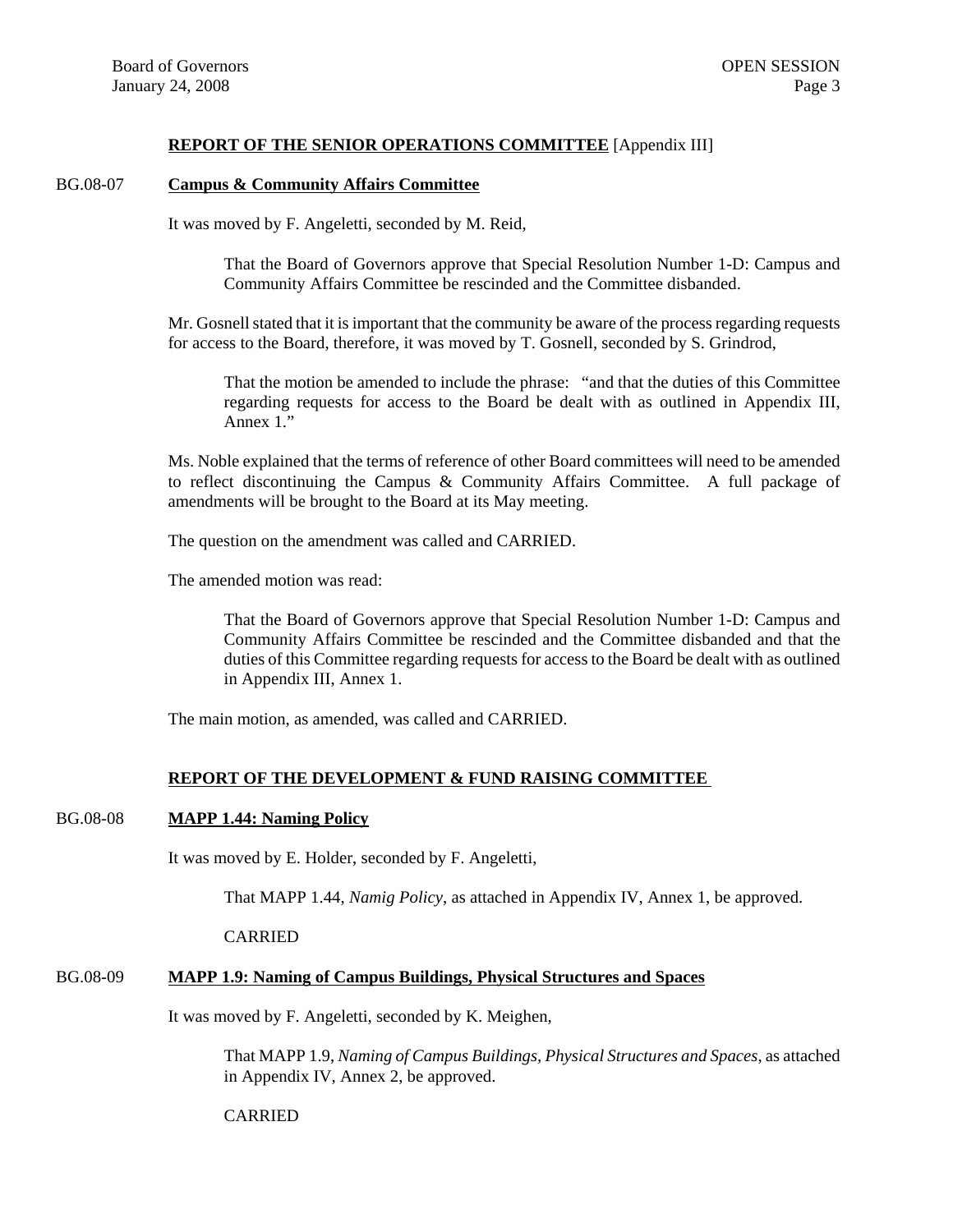Board of Governors **OPEN SESSION** January 24, 2008 Page 4

#### BG.08-10 **Fund Raising Progress to December 31, 2007**

The Board received for information by unanimous consent the Fund Raising Progress for the period ending December 31, 2007, detailed in Appendix IV, Annex 3.

#### **REPORT OF THE AUDIT COMMITTEE** [Appendix V]

#### BG.08-11 **Equity & Human Rights Services - Annual Report**

The Board received for information the Equity & Human Rights Services Annual Report (May 2006 - April 2007) which is available at http://www.uwo.ca/equity/docs/ES\_report\_2007.pdf

## **ITEMS REFERRED BY SENATE** [Appendix VI **(Revised**)] [*A revised report was distributed at the meeting.]*

# BG.08-12 **Agreement for Affiliate Membership for Huron University College within the Toronto School of Theology**

It was moved by A. Awaysheh, seconded by R. Wong,

That the Board of Governors approve the Agreement for Affiliate Membership for Huron University College within the Toronto School of Theology as detailed in Appendix VI, Annex 1.

CARRIED

#### BG.08-13 **Don Wright Faculty of Music - Departmental Merger**

It was moved by E. Holder, seconded by F. Angeletti,

That the Board approve the merger of the current Departments of Music History and Music Theory and Composition and, that as a consequence, those departments should be disbanded, and a single new department, to be named the Department of Music Research and Composition, be formed, effective July 1, 2008.

CARRIED by Unanimous Consent

#### BG.08-14 **Annual Report of the Vice-President (Research & International Relations)**

Dr. Hewitt presented the Annual Report of the Vice-President (Research & International Relations). Issues covered included research funding, technology transfer activity, contract research, journal publications, international engagement, and future steps.

The report may be accessed at http://www.uwo.ca/univsec/senate/minutes/2007/r0711urb.pdf

## BG.08-15 **Information Items Reported by Senate**

Appendix VI, Items Referred by Senate, contained the following items that were received for information by unanimous consent: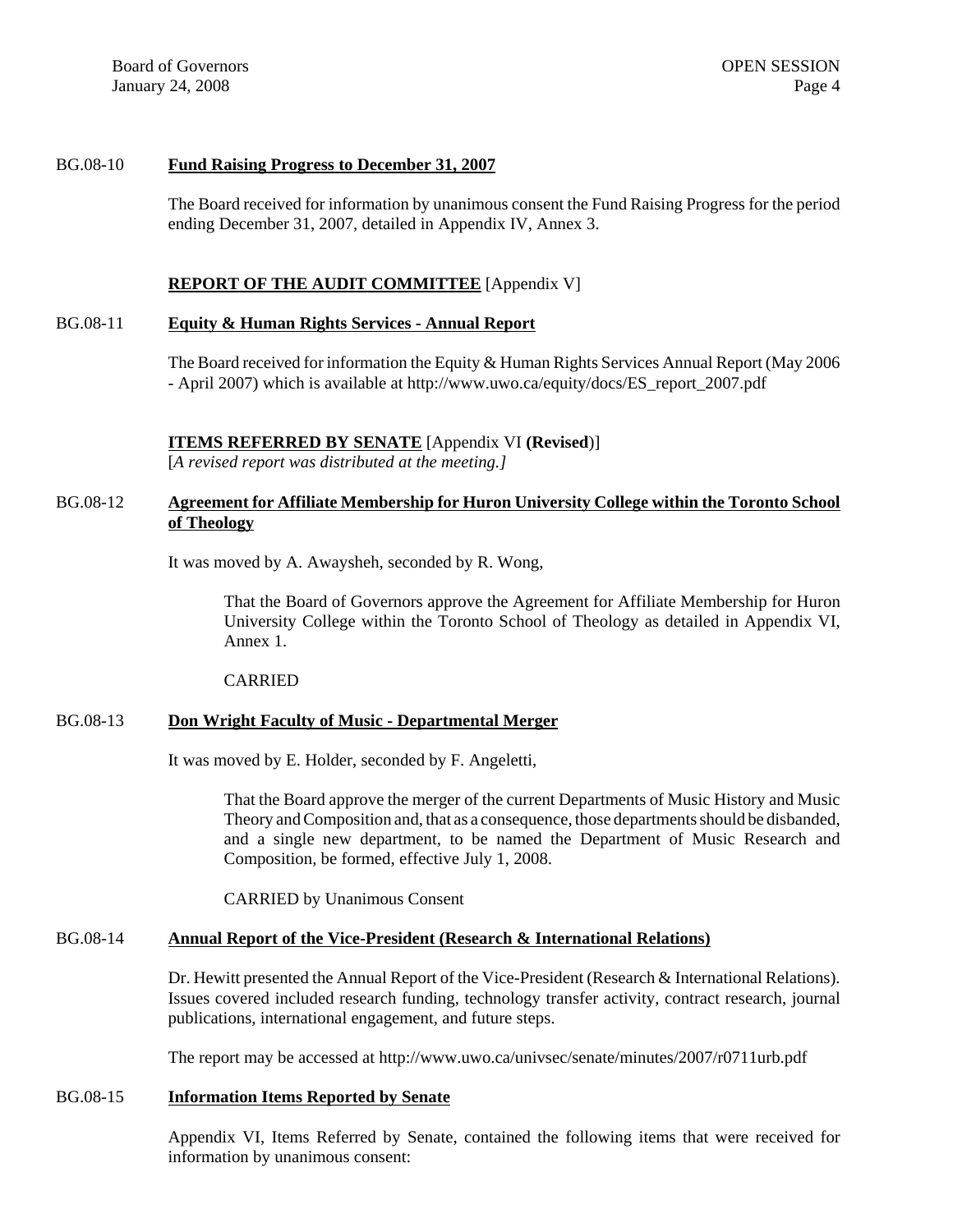• First-Year, First Entry Undergraduate Enrolment for the Constituent University and Affiliated University Colleges

\_\_\_\_\_\_\_\_\_\_\_\_\_\_\_\_\_\_\_\_\_\_\_\_\_ \_\_\_\_\_\_\_\_\_\_\_\_\_\_\_\_\_\_\_\_\_\_\_\_\_

- 2007-08 Enrolment Update
- 2006-07 Survey on Student Finances
- Academic Administrative Appointments

The meeting adjourned to the confidential session.

M. Noble L.E. Cline Chair Associate University Secretary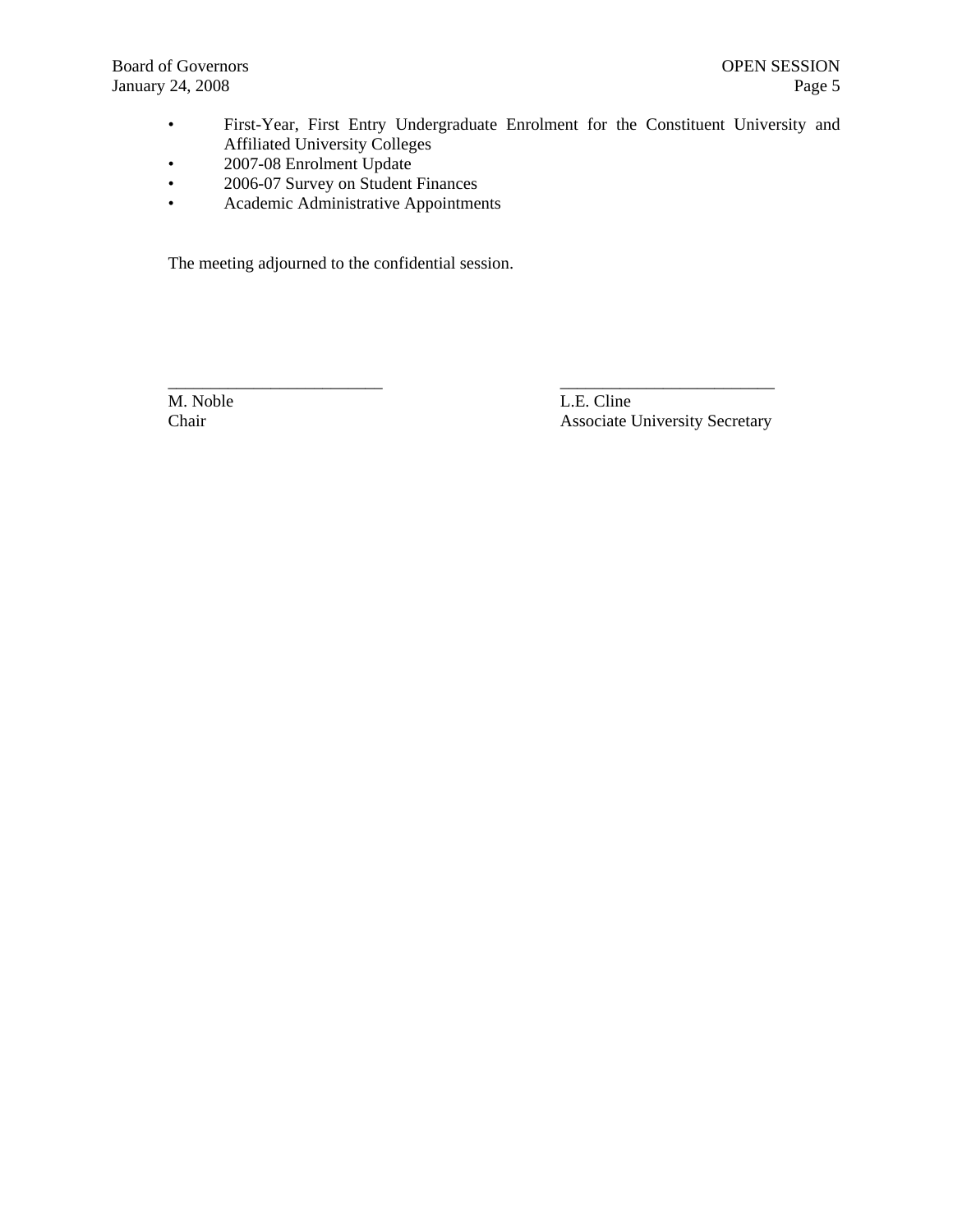# <span id="page-5-0"></span>President's Report to Board of Governors

- Government Relations
- London Job Fair
- Campus Safety Initiatives
- Update on Strategic Plan

Dr. Paul Davenport January 24, 2008

# Government Relations

- Provincial Pre-Budget Consultations:
	- Stratford, January 10
	- Ontario Finance Minister Dwight Duncan
	- Higher Education and Research vital to developing regional economy

# Government Relations

- Ottawa, January 14
	- Suzanne Fortier, NSERC
	- Eliot Phillipson, CFI
	- Chad Gaffield, SSHRC
- Importance of Continued Federal Investment in Research and Graduate Education

# London Job Fair

- Student-2-Business, January 15, London Convention Centre
- Jointly sponsored by Western, Fanshawe, Affiliated University Colleges, LEDC, City of London
- Networking opportunities linking students and potential employers
- Workshops, contact with HR Professionals
- Over 1000 students registered

# Campus Safety Initiatives

- *Western News* cover story, January 10, 2008
	- Safe Campus Community Initiative, led by Elgin Austen, Director of Campus Community Police
	- Identification and prevention of violence, harassment and discrimination
	- Preparation and training for emergencies

# Campus Safety Initiatives

- Leaders-Managers Forum, January 10, 2008
	- Scenarios: Bullying in the workplace, responding to disruptive and aggressive behavior
- We all have Responsibility